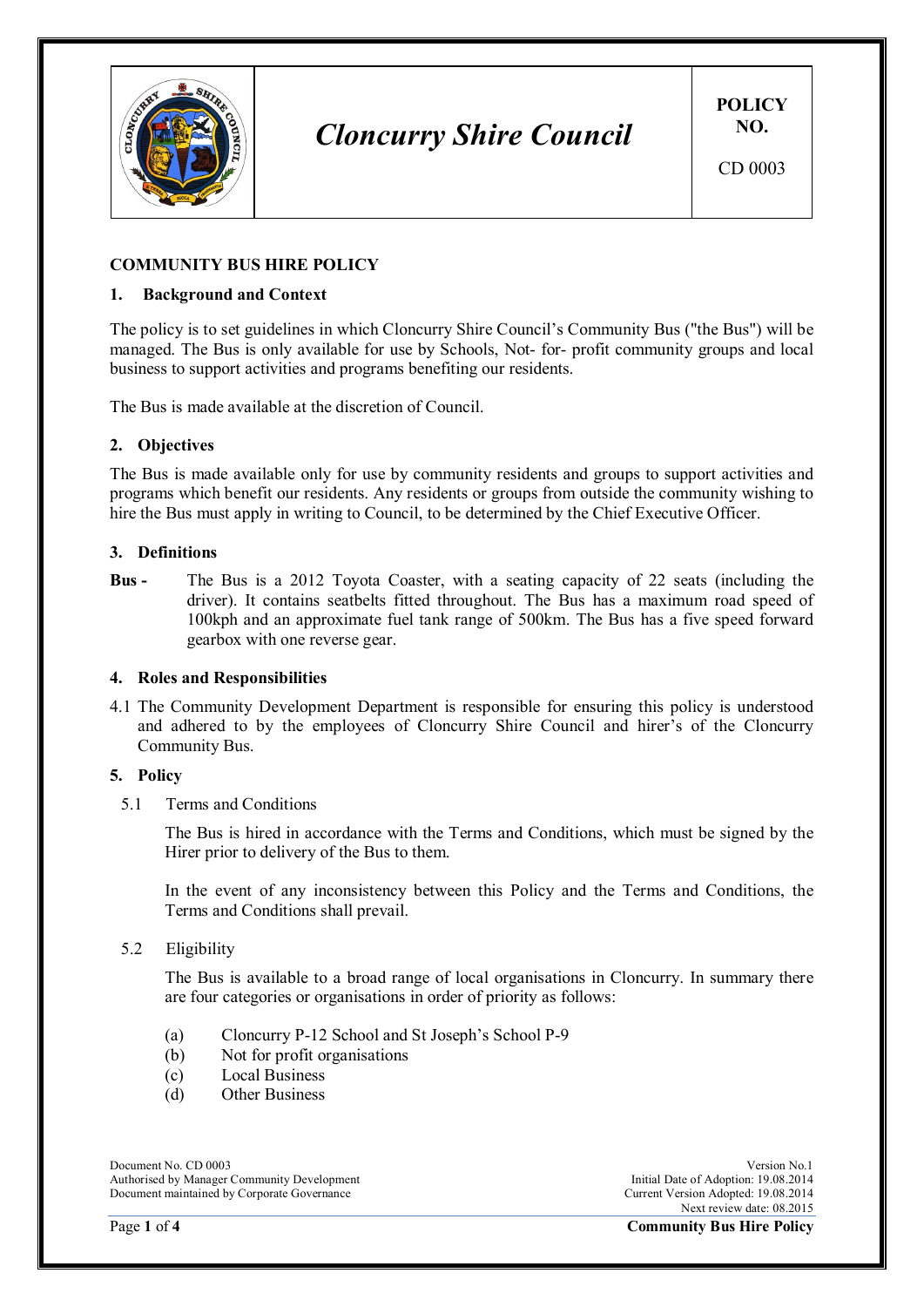#### 5.3 Application for Bus Hire

- (a) All groups wishing to use the bus on a regular or casual basis need to make an application in writing using Council's Community Bus Hire Application Form, which is available from the Council Administration building at 38-46 Daintree St Cloncurry or from Council's website.
- (b) Applications will be assessed according to priority, in accordance with the list contained in Item 5.2 of this Policy. Eligible groups are then entitled to proceed with the booking; following Council's booking procedures as outlined below.

A bond per group is required upon confirmation of booking.

#### 5.4 Passengers

The total number of persons travelling in the bus should not exceed the number of passengers for which the bus is licenced (being 22 persons). Only one person (child or adult) per single seat is allowed. The Hirer is responsible for the behaviour of the passengers.

5.5 Drivers licensing

Hirers of the bus will have to provide their own driver(s), who will need to hold an appropriate and current drivers licence and drivers authorisation [i.e class HC, MC, HR, LR or MR] as determined by the Department of Transport and Main Roads. Name/s of nominated drivers is required to be included on the application form.

Drivers Authorisation is split into two categories:

- Commercial or Private Group Driver Authorisation, and
- Not for Profit Group Driver Authorisation (if using for General Services)

Alternatively, drivers may be exempted from holding a drivers authorisation, depending upon the type of activity performed by the community group. The Passenger Transport Department (Translink Division) will require in writing what activities the Hirer will be engaging in and dependent on this level of service many community groups will be exempted from holding a drivers authorisation. If it is identified that the Hirer is exempted, Council will require this in writing from the Passenger Transport Department (Translink Division). This exemption will also need to be accompanied with a photocopy of the driver's appropriate licence for the Cloncurry Community Bus. As part of this exemption, only the exempted person will be authorised to drive the bus.

Every driver must complete a "Driver Declaration" form, which forms part of the "Application for Community Bus Hire" at least once every 12 months. At this time, an appropriate driver's licence must be produced for photocopying and this copy will be kept on record along with the Driver Declaration.

Drivers who have previously completed a "Driver Declaration" form must have their driver's licence sighted by Council office staff before they can operate the bus.

The driver must maintain a zero blood alcohol level at all times when he/she is driving or in control of the bus.

The driver must understand their responsibilities under the Heavy Vehicle Driver Fatigue Laws and maintain a Work Diary for travel outside the Council area.

Document No. CD 0003 Version No.1<br>
Authorised by Manager Community Development<br>
19.08.2014 Initial Date of Adoption: 19.08.2014 Authorised by Manager Community Development<br>
Document maintained by Corporate Governance<br>
Current Version Adopted: 19.08.2014 Document maintained by Corporate Governance

Next review date: 08.2015

Page **2** of **4 Community Bus Hire Policy**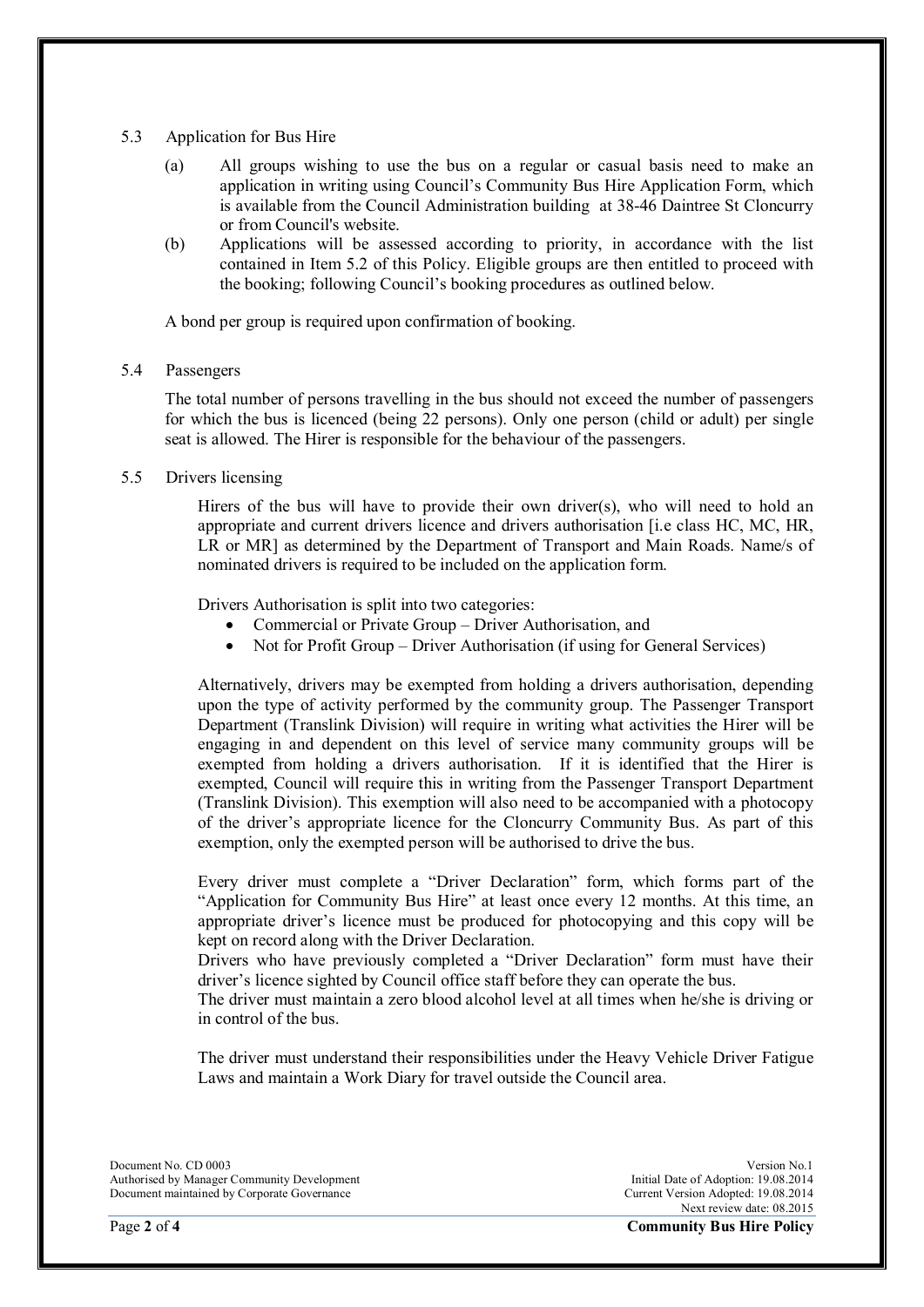The bus must not be driven by any person other than the nominated driver unless prior notice is provided to Council by the Hirer.

5.6 Servicing and Maintenance

Council shall be responsible for all servicing and maintenance.

Any servicing and maintenance by the Hirer may only be carried out with the prior written approval of Council. Council will not refund the cost of any unauthorised service or repair and this will be carried out at the Hirer's own cost.

In the event that unplanned/emergency servicing is required, the Hirer should, in the first instance, seek authorisation from Council. Council can provide a purchase order for payment. In the event that this is not possible the Hirer must retain a compliant tax invoice/receipt and provide to Council for reimbursement upon returning the Bus.

5.7 Smoking, Drugs and Alcohol

Smoking and/or the use or possession of illicit drugs is not permitted on the Bus.

No alcohol is to be consumed on the Bus.

5.8 Food/Beverage

The consumption of food and drink (non-alcoholic) is at the discretion of the Hirer, however a common sense approach should be taken in regards to the type of food and cleaning responsibilities.

The Bus must be returned in a clean and tidy condition at the end of the hire. All costs to clean the Bus when it is not returned in a clean and tidy condition will be payable by the Hirer.

5.9 Charges/Schedule of Fees

Fees are based on providing a subsidised community bus service for schools and local not for profit organisations. Refer Fees and Charges for the respective year.

The Bus is to be fuelled by Council prior to hire so that it is supplied with a full tank of fuel. The Hirer is responsible for any subsequent purchase of fuel and the Bus is to be returned by the Hirer with a full tank of fuel. If Bus is not returned with a full tank, the Hirer will be charged for the cost of the fuel required to fill the tank.

5.10 Type of travel permitted

The use of the Bus will be approved for the following purposes:

- (a) Group travel to a destination within the Cloncurry Shire and no more than 1000km from the township of Cloncurry;
- (b) For distances greater than 1000km, a minimum of 30 days' notice must be given to Council to approve.

#### **6. Accountability and Reporting**

This policy will be implemented by the Community Development Department and is subject to periodical review.

Document No. CD 0003 Version No.1<br>
Authorised by Manager Community Development<br>
19.08.2014 Initial Date of Adoption: 19.08.2014 Authorised by Manager Community Development<br>
Document maintained by Corporate Governance<br>
Current Version Adopted: 19.08.2014 Document maintained by Corporate Governance

Next review date: 08.2015

Page **3** of **4 Community Bus Hire Policy**